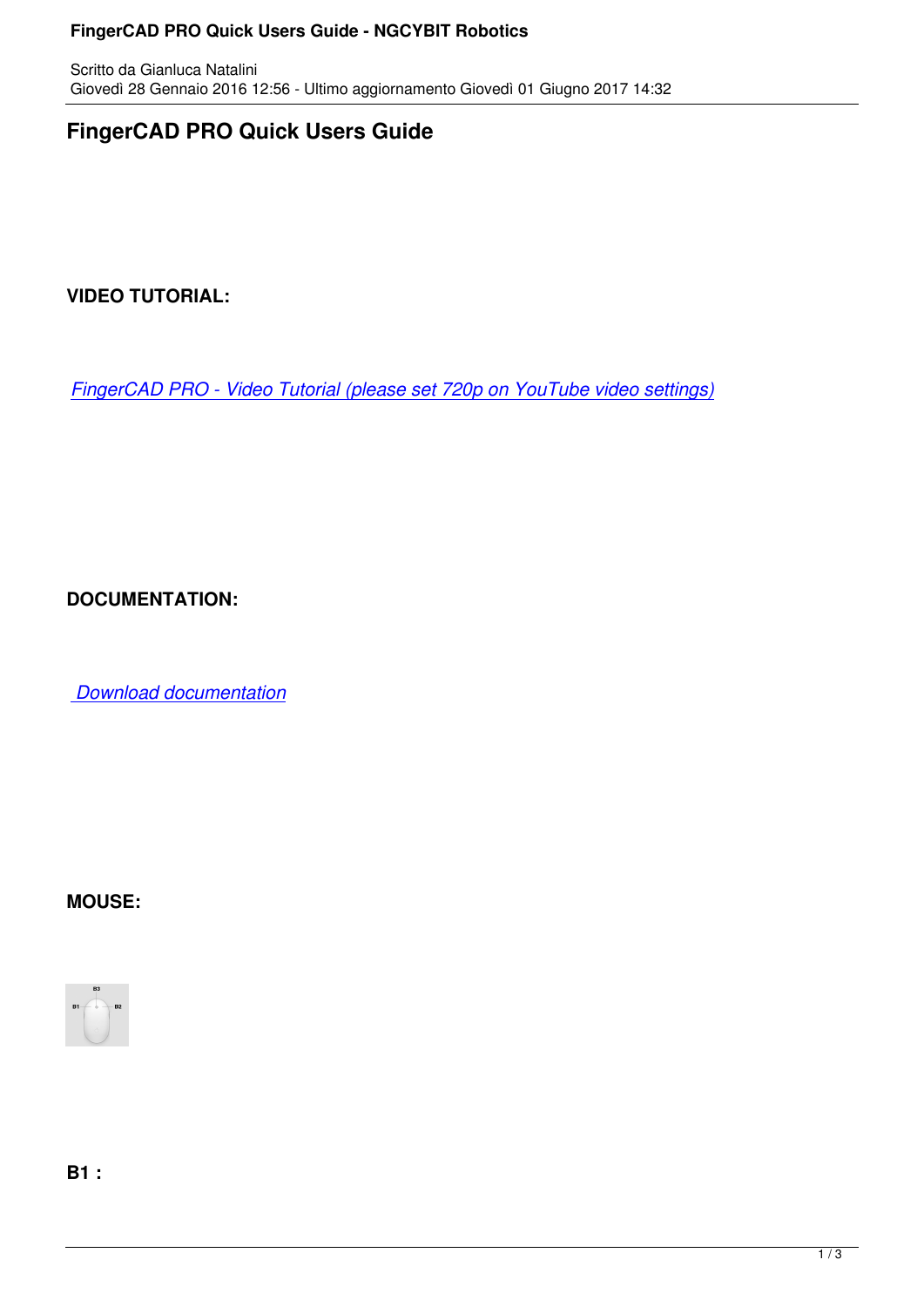- 2D VIEW : press the button B1 and drag the mouse to insert CAD objects (such as line, corner, rectangle, arc, circle, ellipse, curve, freehand design, measure, text, etc...) in the 2D CAD AREA

 - 3D VIEW : press the button B1 and drag the mouse to rotate the 3D World Camera (low speed rotation)

#### **B2 :**

- 2D VIEW : press the button B2 and drag the mouse to move the 2D World Camera

 - 3D VIEW : press the button B2 and drag the mouse to rotate the 3D World Camera (high speed rotation)

## **B3 / WHEEL :**

- 2D VIEW : press the button B3 and drag the mouse to move the 2D World Camera

 - 3D VIEW : press the button B2 and drag the mouse to rotate the 3D World Camera (low speed rotation)

- 2D VIEW and 3D VIEW : rotate the mouse wheel to ZOOM IN / ZOOM OUT

**DXF PART LIBRARIES:**

 *Download here the DXF objects part libraries*